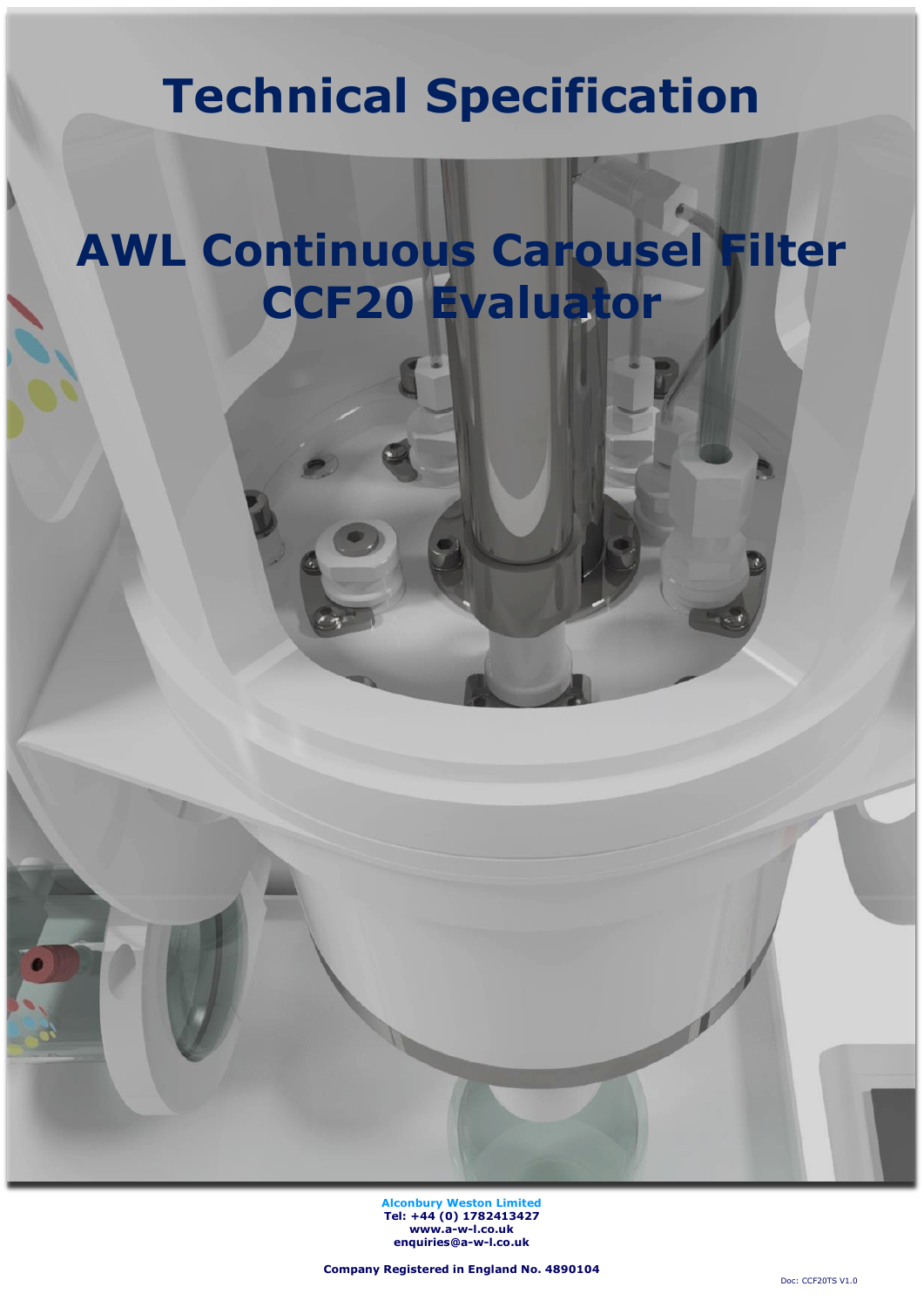

### **Overview**

### **System:**

The AWL Continuous Carousel Filter "CCF" has been designed for the research and development of continuous filtration processes. The core technology is based on wellestablished Nutsche filtration, processing thin cakes in a fully automated system. The carousel is a series of hollow cylinders moved around a central axis to fixed processing stations. The CCF is supplied complete with all valves, pumps and vessels to allow for fully continuous operation, the user merely needs to connect to their vacuum and compressed air supplies.

The standard supply consists of the following main components; slurry buffer tank, solvent wash tank (x1), solvent wash pump, Wash-in-Place "WIP" tank, WIP solvent pump, carousel filter, filtrate receiver (x1), solids receiver bottle, and a PLC / touch screen control system. The filter carousel consists of five 20 mm diameter, 30 ml capacity filtration chambers. The carousel and filter base have been designed to be easily removed for thorough manual cleaning if required.

This system is designed for use in a safe area and is not suitable for an ATEX environment.

### **Carousel Filtration:**

The DN20 CCF Evaluator is a lab-scale continuously operating filter. It is capable of automatic filtering, washing, deliquoring and discharge of filtered solids. Integrated WIP is included. Solid-liquid separation is by means of vacuum over a sintered multilayer filter plate. Industrial standard multilayer filter plate material is available in various micron ratings, from 2 to 40 microns. The system operates by applying vacuum to all filtration chambers simultaneously, deliquoring the cake in each port. Filtration and washing control are based on calibrated pump times and vacuum times.

### **Functionality**:

The following functions are included in the supply:

- Auto transfer function from external reactor/crystalliser
- Auto wash solvent dosing system
- Auto WIP dosing system
- Adjustable filtration and wash parameters
- Auto WIP, triggered by pressure differential
- End of day automated cleaning routine

### **Process Sequence**:

First, the slurry is transferred from the jacketed, agitated buffer vessel into a charge vessel via vacuum transfer. The slurry volume is then dispensed into the first port of the carousel. The carousel rotation is controlled by a servo motor which indexes the carousel ports to fixed processing stations. The process sequence for each port position is as follows:

- Port Position 1: Solid-liquid separation
- Port Position 2: Solvent wash
- Port Position 3: Solvent wash (optional)
- Port Position 4: Final deliquor
- Port Position 5: Cake discharge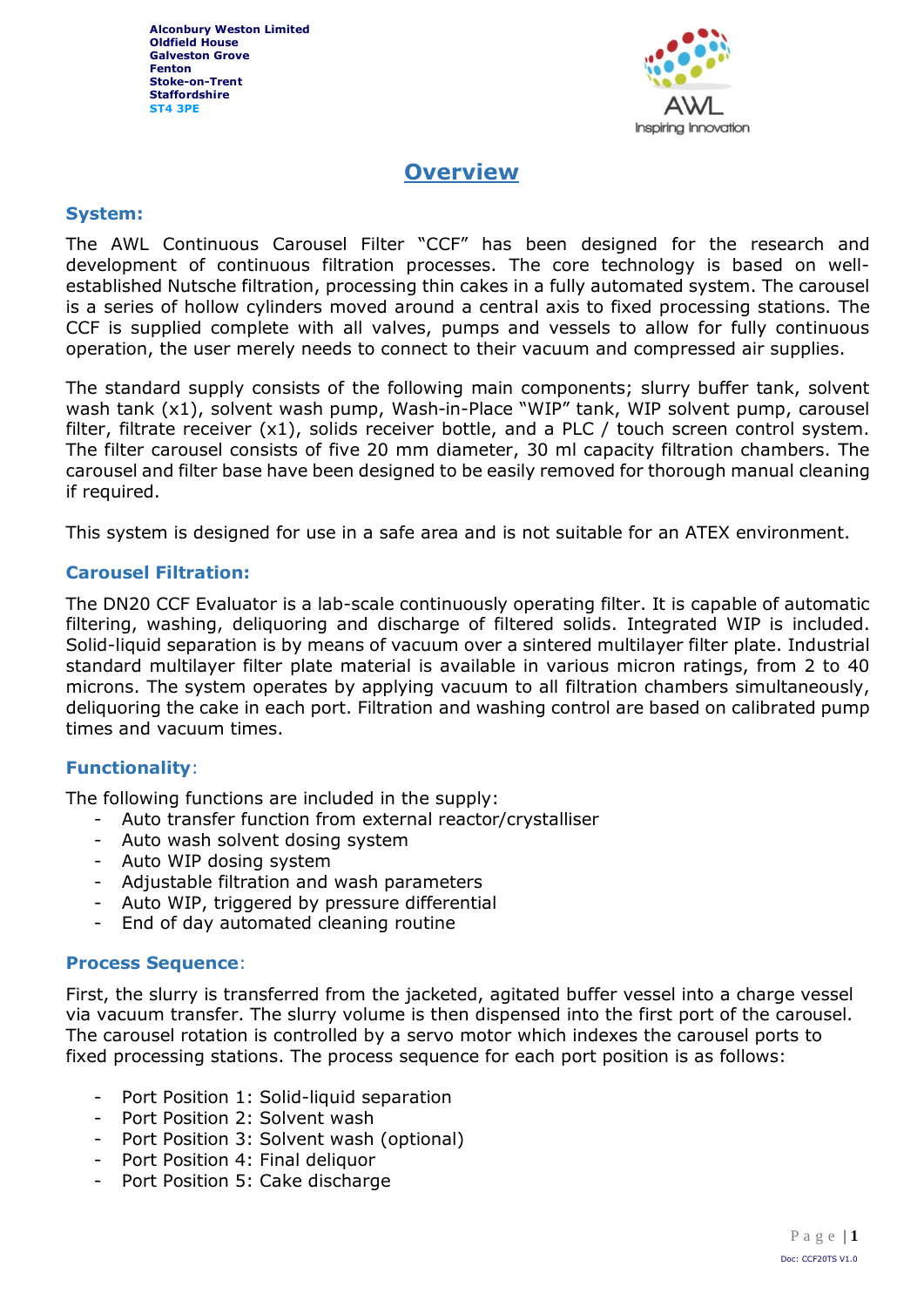

### **Modes of Operation:**

- Automatic Mode: Continuous filtration and washing, operating simultaneously, including automatic solid-liquid separation, dosing of wash solvents and auto WIP
- Manual Mode: All valves, pumps and operations can be controlled manually via the touch screen control panel.
- End-of-Day WIP: The filter internals can be cleaned by an automated WIP sequence which sprays the carousel filter using the WIP pump system. The filter system is flooded and drained to remove residual material.

### **Interfacing with Upstream Processing:**

The filtration system is designed to accept slurry from a batch or continuous source. It can operate as a stand-alone unit or interface directly with a reactor or crystalliser. Vacuum valves are provided to allow auto-transfer in from an upstream process. Transfer volumes and intervals can be specified by the end user.

### **Process Vessels:**

6 process vessels are provided with the system:

- 1 Litre capacity jacketed, agitated slurry buffer vessel
- 50ml capacity jacketed slurry dosing vessel
- 1 Litre capacity wash vessel complete with peristaltic pump
- 1 Litre capacity WIP vessel complete with peristaltic pump
- 1 Litre capacity filtrate/WIP receiver vessel
- 1 Litre capacity solids receiver vessel

Vessels are manufactured from borosilicate 3.3 glass.

### **Control System**:

The control system consists of a pre-programmed PLC system, 5" touch screen, safety circuits and power isolator. Controls are enclosed within the framework of the Carousel Filter and the HMI touch screen is housed in a separate local operating panel.

### **Support Structure:**

The Carousel Filter and process vessels are mounted on a self-supporting framework comprised of a powder coated steel structure mounted on four independently adjustable feet.

### **Overall Weight / Dimensions:**

| Weight:     | 65 kg (complete system)               |
|-------------|---------------------------------------|
| Dimensions: | 910mm Wide x 505mm Deep x 1330mm High |

The above dimensions are the footprint of the filter unit. Minimum of 1000 mm x 550 mm advised to allow for connections of services.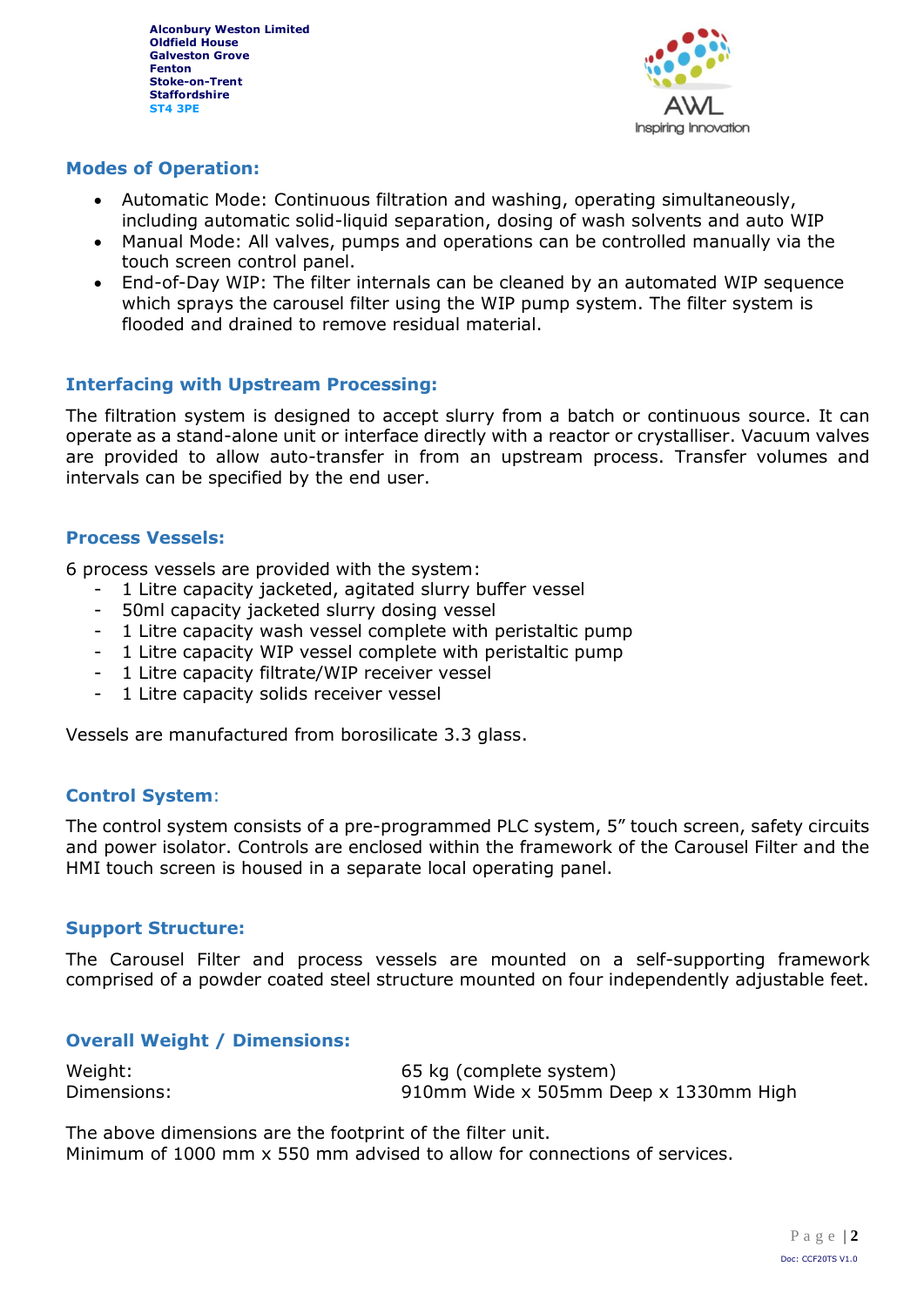

# **General Arrangement CCF20 Evaluator**



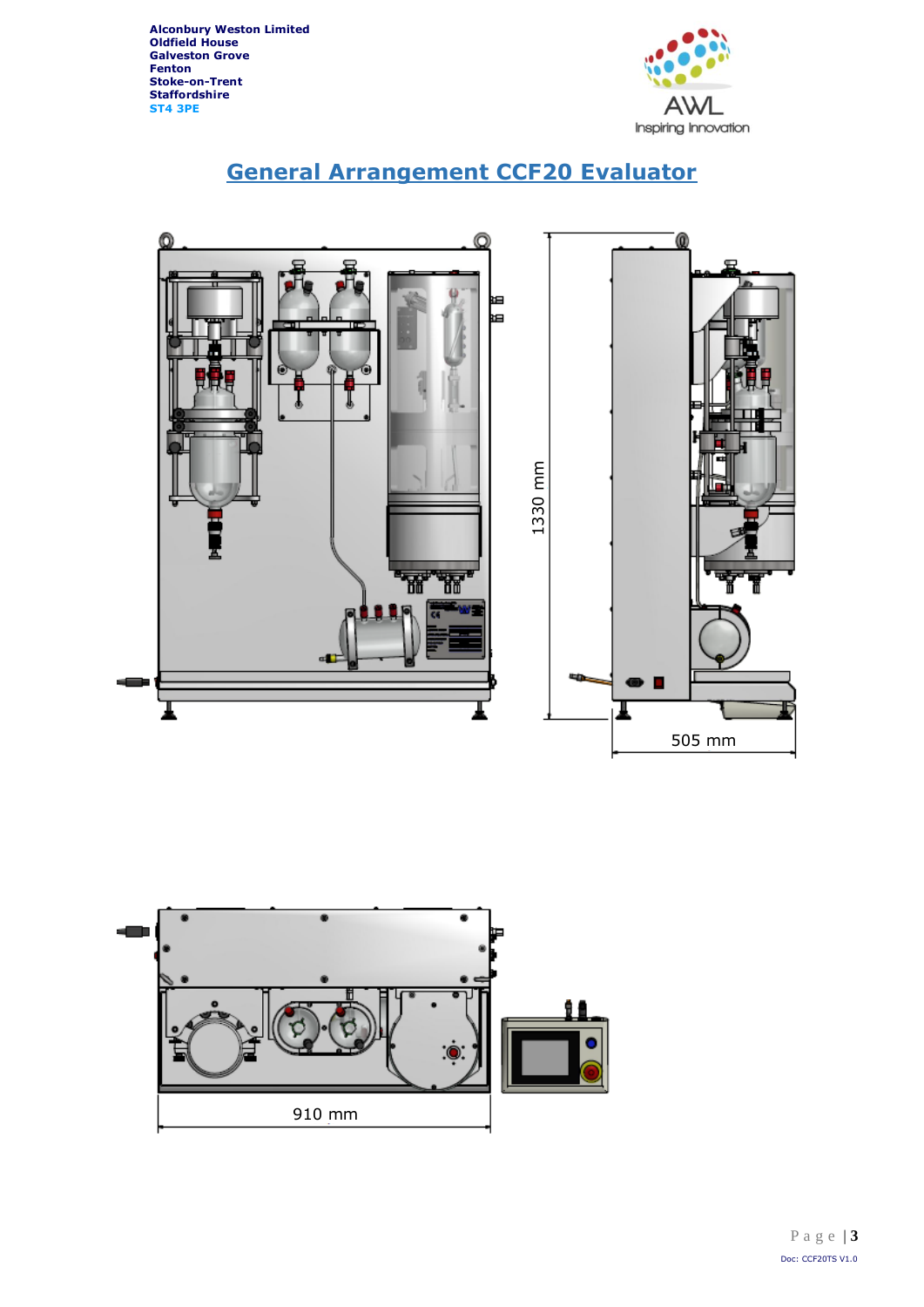

# **System Configuration**



## **Typical configuration of a CCF20 Evaluator**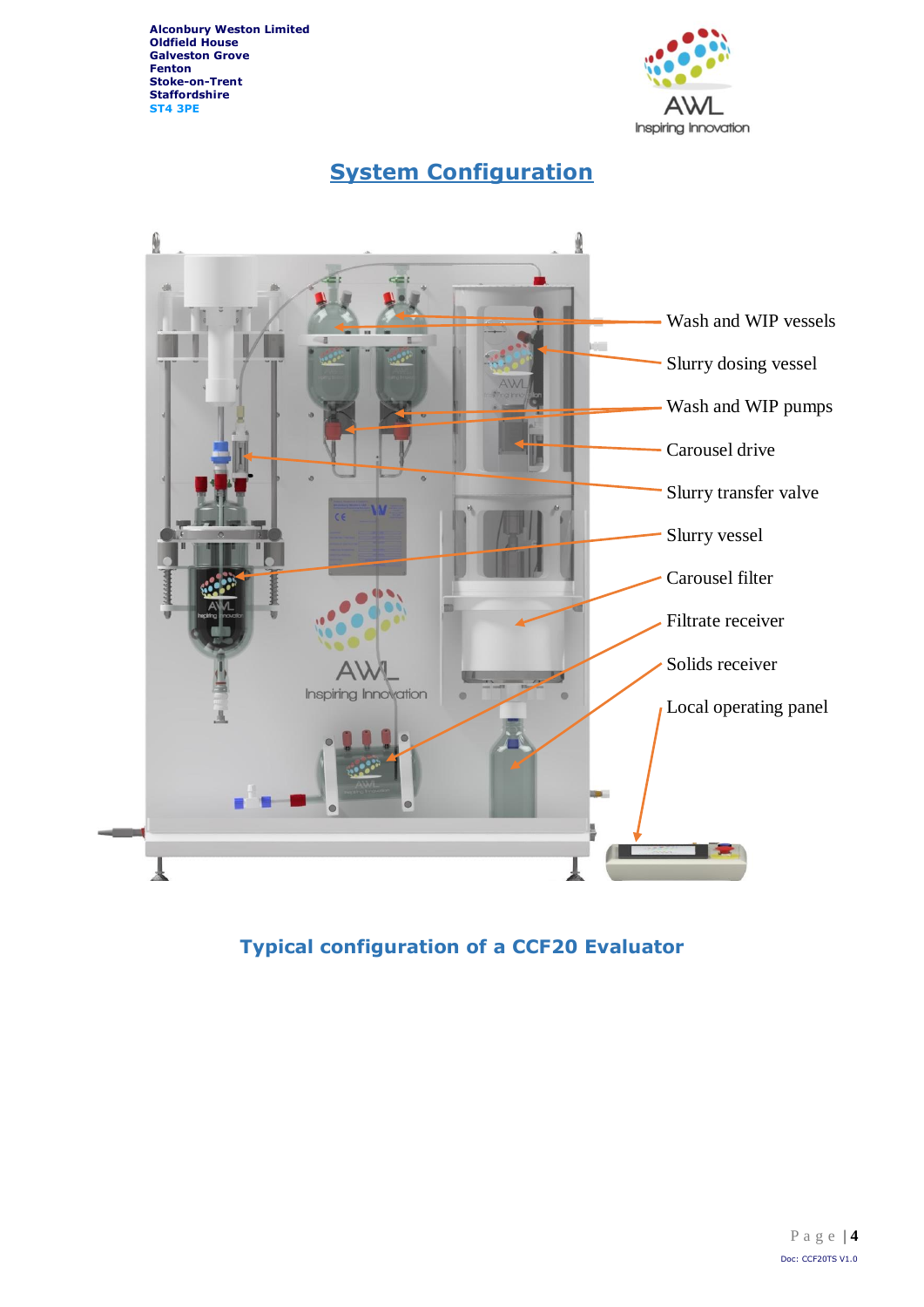

## **Process Section - Operating Parameters & Design Criteria:**

### **Filter:**

| Temperature Range:        | 0 °C to $+100$ °C                                    |
|---------------------------|------------------------------------------------------|
| Design Pressure:          | $-1.0$ bar to $+50$ mbar                             |
| Material of construction: | Wetted parts - Polypropylene, 316L, FEP, PTFE        |
| Filter plates standard:   | Sintered mesh 20 micron, 5 layer, 316L               |
|                           | (other sizes and materials are available on request) |

### **Process Vessels:**

| Temperature Range:        | 0 °C to $+100$ °C        |
|---------------------------|--------------------------|
| Design Pressure:          | $-1.0$ bar to $+50$ mbar |
| Material of Construction: | Borosilicate 3.3 Glass   |

### **Process Valves and Pipe work:**

| Process Valves: | Wetted Parts - PEEK, FFKM, PTFE, Silicone |
|-----------------|-------------------------------------------|
| Pipe work:      | FEP, PTFE                                 |
| Fittings:       | PFA, PTFE, Polypropylene, 316L            |

### **Typical flow rates:**

| Typical Slurry flow rate: | From 1.5 to 3.0 L/hr Slurry (Chemistry dependent)  |
|---------------------------|----------------------------------------------------|
| Typical Solid throughput: | From 0.3 to 0.6 kg/hr Solids (Chemistry dependent) |
|                           | (Based on 20% Solid Loading)                       |

### **Service Requirements:**

| <b>Electrical Specifications:</b>   | 1 phase, N and Bonded Earth, 230 Volts, 50 Hz,<br>5 Amp supply<br>(local geographical variations, e.g. 110V 60Hz are<br>available) |
|-------------------------------------|------------------------------------------------------------------------------------------------------------------------------------|
| Compressed Air Specifications:      | 4-6 bar compressed air at 1 L/min                                                                                                  |
| Vacuum Specifications:              | >700 mbar vacuum at 20 L/min with solvent<br>compatible pump & liquid trap                                                         |
| Nitrogen Specifications (optional): | typically 20 L/min (for deliquoring and blanketing)                                                                                |
|                                     |                                                                                                                                    |

All Utility connections are provided on the side of the structure.

#### *NOTES: - All pressures in this document are stated as bar gauge*

- *- Flow rates are chemistry dependent*
- *- Carousel is not actively cooled; filtration, washing, de-liquoring take place at ambient temperatures.*
- *- Alternative wetted parts can be made available to suit user chemistry*